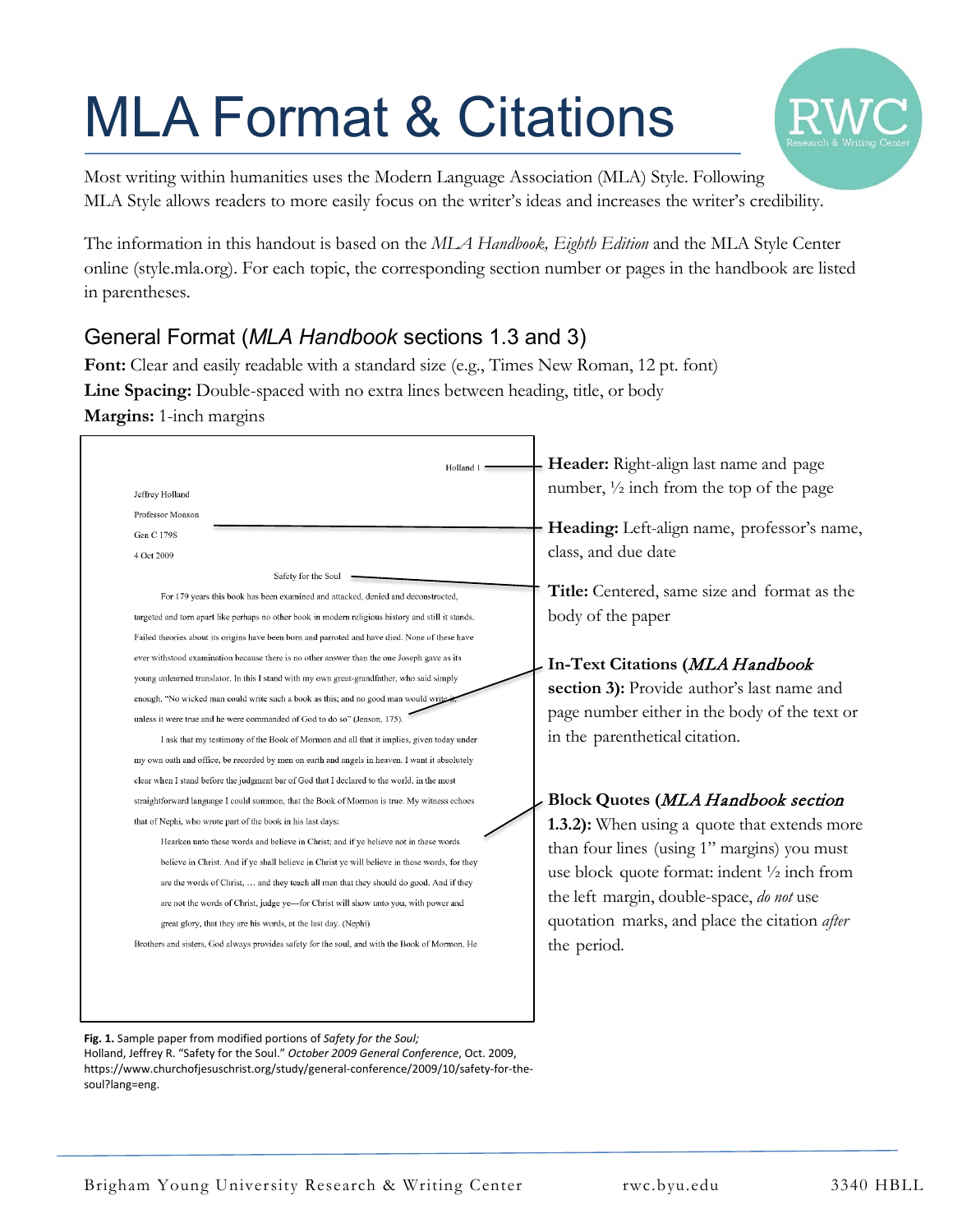# In-Text Citations Format (*MLA Handbook* pages 54–58, section 3)

In-text citations follow any incorporated sources and direct the reader to the source on the works cited page.

#### Source with Author

Any time a different work is cited in MLA, there must be an in-text citation that includes the author's last name and referenced page number, if applicable. This information can be included in parenthesis at the end of the sentence or in the normal flow of the sentence. If placed in parenthesis, the citation comes after the closing quotation mark and any other word of the sentence. Terminal punctuation (e.g., a period) follows the citation.

**Example:** In the digital age, "reading is no longer a uniquely solitary practice—it is alternately solitary and social" (Collins 208).

If the author's name is placed in the text itself when introducing the quoted or paraphrased material, only the page number would appear in the in-text citation.

**Example:** Jim Collins argues that in the digital age "reading is no longer a uniquely solitary practice—it is alternately solitary and social" (208).

#### Source with No Author

When the works cited entry begins with the title of the source (meaning no author is provided), the title is included in the in-text citation. As with using the author, the title may appear in the text itself when introducing the source material, or with the page number in parentheses. You may abbreviate the title to the first word or first couple of words when using it for your in-text citation (see *MLA Handbook* section 3.2.1).

**Example:** *Reading on the Rise: A New Chapter in American Literacy* reports that in contrast to previous studies, there has been a rise in literary reading from 2002–2008 and "a slight majority of American adults now read literature or read books" (8).

**Example:** In contrast to previous studies, there has been a rise in literary reading from 2002 to 2008 and "a slight majority of American adults now read literature or read books" (*Reading* 8).

#### Other Sources

When citing classical literature, such as *The Iliad* or *Hamlet*, omit page numbers and cite by division method (e.g. act, scene, canto, book, part) and line, separating each number with a period.

**Example:** (Shakespeare 1.5.12–13) or (Dante lines 131–132)

If no line numbers are present, cite a page number or other form of division numbering if available. For more information, refer to the "Modern Verse Works" section of the *MLA Handbook, Eighth Edition* (page 121).

When citing an image or a figure, refer to *The MLA Style Center* (style.mla.org/formattingpapers/#tablesandillustrations).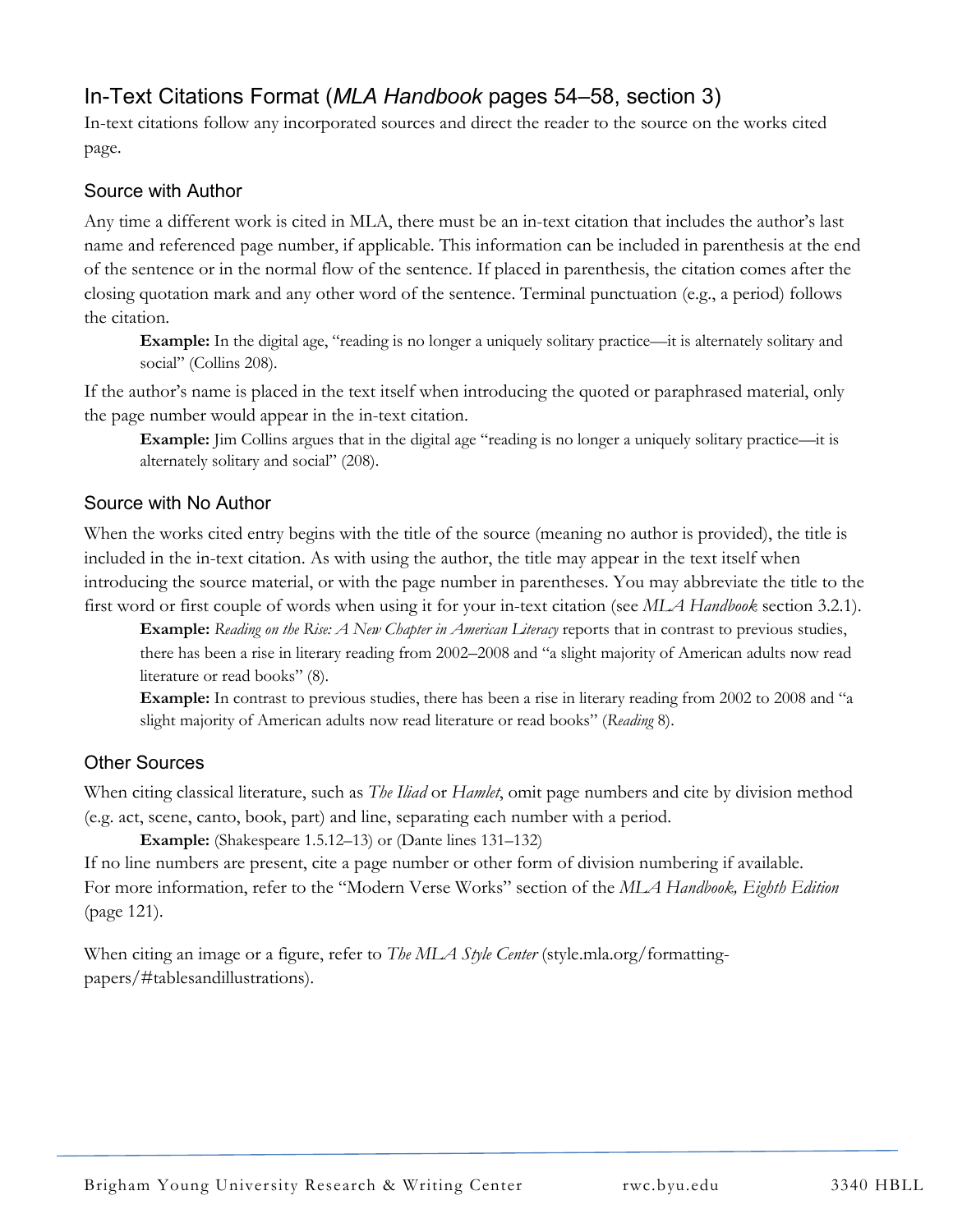# Works Cited Page Format (*MLA Handbook* section 2.7)

The works cited page is formatted like the rest of the paper: 1 inch margins, double-spaced, a rightaligned header that includes last name and page number. List sources alphabetically with no extra lines between sources.



**Header:** Continue the pagination from the rest of the paper.

**Title:** Center and use same size and format as the body of the paper.

#### **Hanging Indent:**

Set a ½" indent for citations over one line. (To set the indent in MS Word, highlight citations, right-click and select *Paragraph*. Under *Indentation,* select *Special Indent.* Click *Hanging,* and set it to ½".)

**Page Numbers:** List page numbers efficiently (e.g., *141–48* instead of *141–148*).

**Fig. 2.** Sample MLA formatted works cited page from MLA Style Center; "Second-year course in **Fig. 2.** Sampie MLA formatted works cited page from MLA Style Center; "Second-year course in<br>African American studies." *The MLA Style Center,* Modern Language Association of America, 2016.

# Citations for Works Cited Page (*MLA Handbook* pages 20–53)

Each citation on a works cited page is constructed from a selection of core elements given in a specific order. This handout gives brief examples and explanations of citations from various sources and with various attributes. For more information on the following elements, visit the listed pages in the *MLA Handbook*: Authors (21-24), title of source (25-29), title of container (30-36), other contributors (37-38), version or issue number (38-40), publisher (40-42), publication date (42-49), location (46-50).

If an element (such as an author, the director of an online video, page number or publication date) is missing, do not include those elements in the citation.

#### Journal Article from an Online Database

- Last name, First name. "Title of Source." *Journal Title*, volume number, issue number, publication year, page number(s). *Database Title*, doi or URL.
- Tuite, Kevin. "Agentless Transitive Verbs in Georgian." *Anthropological Linguistics*, vol. 51, no. 3/4, 2009, pp. 269–295. *JSTOR*, www.jstor.org/stable/40929716.

#### Journal Article in Print

Same as a journal article from an online database, but do not include a database title, doi, or URL.

Tuite, Kevin. "Agentless Transitive Verbs in Georgian." *Anthropological Linguistics*, vol. 51, no. 3/4, 2009, pp. 269–295.